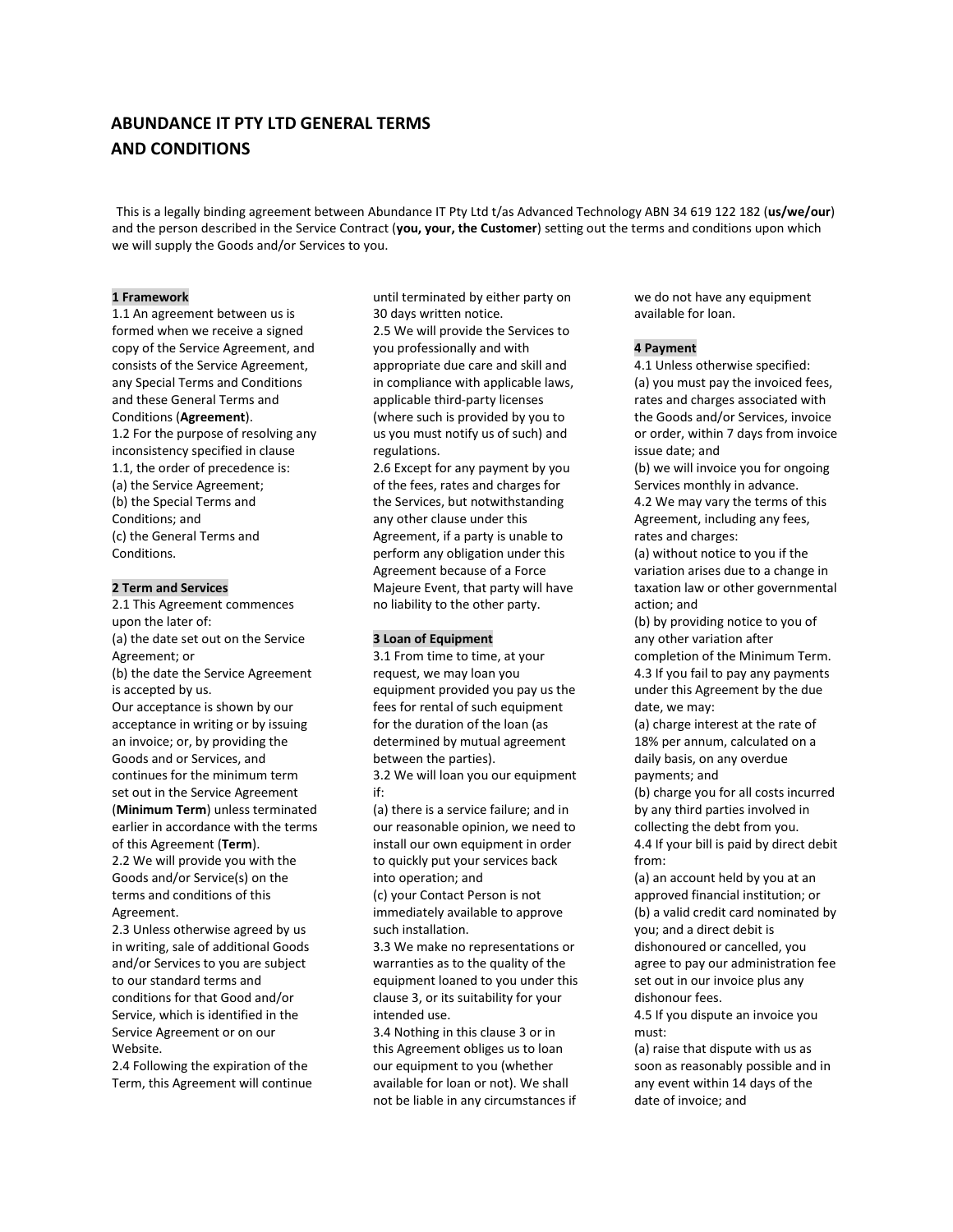(b) pay any undisputed amount included in the invoice in accordance with clause 4.1(a). 4.6 If you raise a dispute under clause 4.5, we will conduct prompt investigations and advise you of our findings.

4.7 If following an investigation by us under clause 4.6, the parties are unable to resolve the dispute, then either party may commence proceedings pursuant to clause 15.

4.8 All amounts payable under this Agreement are exclusive of GST. If GST is payable on any supply made by us under this Agreement, it will be specified on the invoice, and you must pay us an amount equivalent to the GST at the time that payment to us is due.

## **5 Title and Risk**

5.1 We retain title and ownership of the Goods until payment is made in full.

5.2 Until title has passed to you, you hold the Goods as bailee and must clearly identify such Goods as our property and you must have the relevant insurance in place for the Goods.

5.3 All risk in the Goods and our equipment and software located on your premises passes to you upon delivery to you, or the item being provided at your premises as applicable.

#### **6 Termination**

6.1 Without prejudice to any right or remedy available, either party may at any time terminate this Agreement immediately by providing written notice to the other party if, the other party becomes insolvent, is subject of a bankruptcy order, or makes any arrangement or composition with or assignment for the benefit of its creditors or goes into voluntary (otherwise than for reconstruction or amalgamation) or compulsory liquidation, or a receiver or administrator is appointed over any of its assets, or in the case of partnership or a corporation, on dissolution or on the filing of an

application to dissolve or in the case of a person that person dies. 6.2 Without prejudice to any right or remedy available to us we may terminate this Agreement immediately: (a) without notice if you use the Services unlawfully;

(b) by written notice if:

(i) you commit a material breach of this Agreement, which is capable of remedy and you fail to remedy the breach within 7 days of a written notice to do so;

(ii) you commit a material breach of this Agreement which cannot be remedied; or

(iii) any agreement between us and a supplier terminates or expires for any reason, such that we are unable in our reasonable opinion to continue to provide you the Services. In such case, we will endeavour to provide you with as much written notice as is reasonably possible.

6.3 Excluding clause 6.1, if you terminate this Agreement prior to the end of the Minimum Term you must pay all the fees, rates and charges applicable for the Minimum Term and any other monies owing by you to us, within 7 days of the date of termination or within 7 days of receipt of an invoice for that amount, whichever is the earlier. You agree this payment is a genuine pre-estimate of our loss and damage due to your cancellation.

6.4 Upon the termination or expiry of this Agreement:

(a) you must pay all outstanding invoice and amounts within 14 days of the date of termination; (b) no refund may be given for any payments made in advance; (c) you must return or destroy (at our option) all copies of our Confidential Information, IPR and other material, information or property of any kind in accordance with our instructions; (d) you agree we may enter your premises to remove any of our Confidential Information, IPR and

other material, information, or property of ours, our Personnel or our Related Parties; and (e) the accrued rights and obligations of each party are unaffected.

## **7 Your duties**

#### 7.1 You must:

(a) use the Goods and/or Services, equipment, software or other item used in the Services lawfully and in (b) allow us and our Personnel reasonable access to the site(s) and any relevant equipment for the purpose of performing the Services where required, and if site access is delayed then we may charge our standard rates for the additional time expended by us and our Personnel;

(c) promptly provide all decisions, materials, support staff and any information reasonably required by us to assist us in performing the Services, including providing detailed specifications of the requirements in writing, responding to questions without delay, performing intermediate tests and tests of work results; (d) provide adequate power, water and other utilities; and (e) ensure a safe working environment for our Personnel and inform us of any special safety and factory regulations and particular sources of danger that we may encounter at your site. 7.2 You must not: (a) other than making 1 copy for backup purposes, translate, adapt, modify, alter, decompile, disassemble, or reverse engineer the software; (b) alter or remove any copyright or other intellectual property notifications on the Goods, equipment, software or other items provided to you by us; or (c) attempt to rent, sell, remove or otherwise interfere with, create an interest in or dispose of our equipment or software.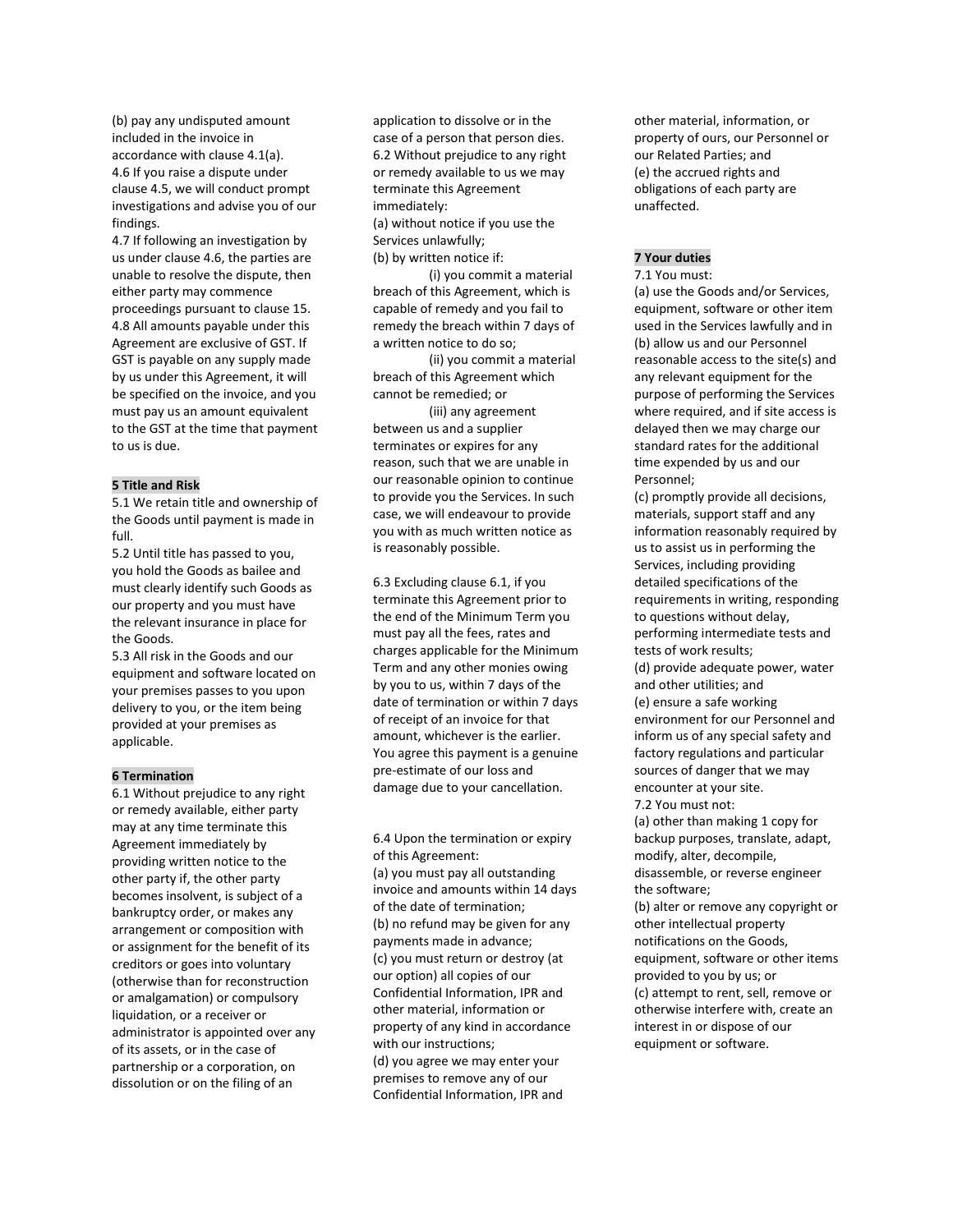## **8 Restraint**

8.1 Unless otherwise provided in this Agreement, you must not, and must procure that each of your directors, officeholders and employees do not, during the Term and for a period of 12 months following termination of this Agreement, employ or solicit directly or indirectly or through any related or interposed body corporate, trust, principal, agent, shareholder, beneficiary, contractor, consultant or any other capacity) the employment or contract or consultancy or any other similar capacity any of our or our related parties staff or contractors or to enter into any other paid services for or with you.

8.2 If clause 8.1 is not complied with then you must pay to us liquidated damages, and which the parties agree is not a penalty, an amount equal to 50% of the total compensation, including but not limited to, salaries, wages, superannuation, bonuses, commissions, employee benefits, fees and other payments which the employee or subcontractor or consultant received during the prior 12 months of his or her employment, contract or consultancy with us. 8.3 This clause 8.3 does not limit any other remedies available to us for any other breach of this clause 8.3 or this Agreement, nor shall it preclude us from asserting any cause of action independent of this clause 8.3.

#### **9 Privacy and Creditworthiness**

9.1 The parties agree to act in good faith in all dealings between them in relation to this Agreement. 9.2 You authorise us and our related parties to, in accordance with the Privacy Act 1988, use and exchange your information before, during and after the provision of Goods and Services to you with any of our service providers, Related Parties, and employees for the following purposes:

(a) to comply with our licenses;

(b) to provide, administer and maintain Service delivery to you and your account; and (c) to assist us in assessing your creditworthiness and make new offers to you.

9.3 You agree, and, if you are a partnership each partner agrees, to authorise us to obtain a commercial or consumer credit report and to obtain personal or business information about you from your current service provider in order to provide the Services. 9.4 You agree that we may use your

personal or business information for the following purposes: (a) considering or applying our credit policy to your application for consumer or commercial credit and whether to continue to provide the Services to you;

(b) ongoing credit management of your account, including collection of overdue payments;

(c) ongoing maintenance of credit records about you;

(d) notifying you of information in connection with the Services; and (e) development, research and direct and indirect promotion of our products and services.

9.5 You agree that we may disclose your personal or business information for the following purposes to:

(a) a credit reporting agency to assess your application for Services, or to notify of a default by you and to allow a credit reporting agency to create or maintain a credit information file about you; (b) credit providers to obtain information about the status of your account;

(c) collection agents to recover overdue amounts;

(d) carriers or service providers if required to enable them to provide the Services to you, or in the event we are no longer able to provide the Services to you;

(e) assignees of all or part of our business assets, including trade receivables;

(f) government or regulatory bodies and other organisations as authorised or required by law; and

(g) our Personnel, Related Parties, employees, agents (such as outsourcing agencies) and contractors engaged by us. 9.6 The type of information referred to in clause 9 includes identifying details (such as name, address, drivers' licence), information in your Application, whether, in our opinion, you have committed a serious credit infringement, and information relating to the conduct of your account and your use of the Services.

9.7 You agree that we or our agents may utilise any information collected and recorded by us in relation to your account to assist us in the process of debt recovery. 9.8 If you are an individual, or the individual named as a Contact Person in the Service Agreement, you may seek access to and request the correction of any credit information or personal or business information held by us by notifying us in writing of the request. 9.9 You agree that we and our Related Parties may use any information, including your electronic contact details such as email, collected and recorded by us in relation to your account to send commercial electronic messages as defined under the Spam Act 2003 (Cth).

## **10 Warranty**

10.1 We warrant to you that, during the Term, we will perform the Services in a professional and workmanlike manner (**Limited Warranty**).

10.2 For the avoidance of doubt, we make no warranties about any Goods/Third Party Products. Any warranties applicable to any Goods/Third Party Products are given solely by the original manufacturer or vendor, and we have no responsibility or liability for the failure or fault in, or to maintain or service, any Goods/Third Party **Products** 

10.3 Except for the Limited Warranty, all Goods, Services, software and other products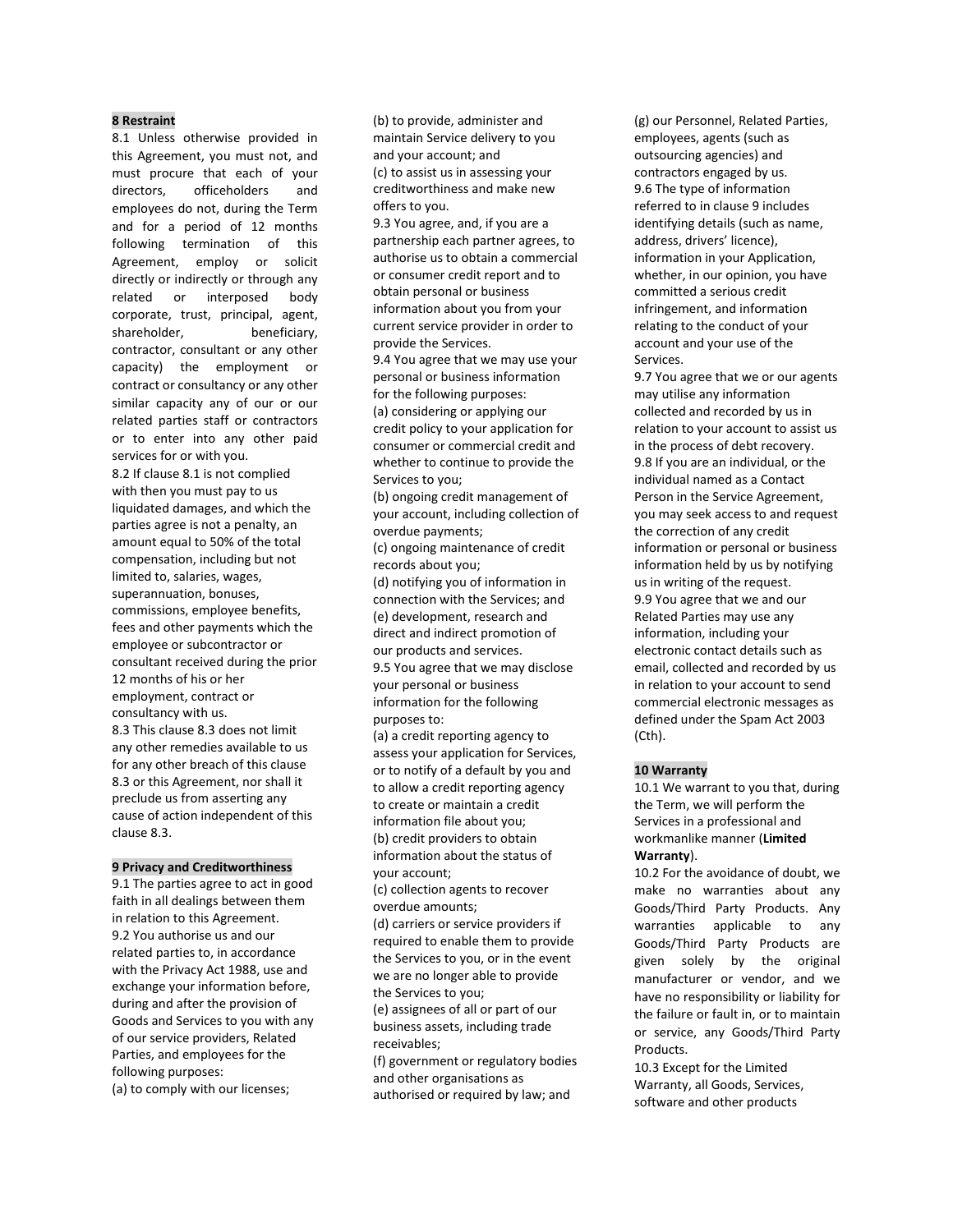provided to you under this Agreement are provided on an "as is" basis and without any express, implied, statutory or other warranties of any kind. Without limiting the generality of the foregoing, we disclaim any and all implied warranties (including, without limitation, any implied warranties of merchantability, fitness for a particular purpose or non-infringement of IPR) to the extent permitted by law. 10.4 Access to the Internet and your wide area network (WAN), if applicable, cannot be guaranteed where it is outside our direct control. Such access is dependent on additional services and products beyond those to be supplied by us under this Agreement. We shall have no responsibility for any inability of you to access the Internet and/or your WAN for any reason, and no such inability shall relieve you from any of your payment obligations under this Agreement.

## **11 Liability**

11.1 To the maximum extent permitted by applicable law and subject to clauses 11.2, 11.3, 11.4, and 11.5 but notwithstanding any other provision of this Agreement, our total aggregate liability to you or any person claiming through you for any costs, loss, liability, expense or damage, indirect, economic loss, or otherwise whatsoever, resulting from, arising under or in connection with this Agreement, whether based in contract, tort (including negligence), equity, statute, by way of indemnity or contribution, warranty or guarantee or any other type of damage or loss or otherwise, will not exceed an amount and scope equal to the greater of the aggregated amount for all events of:

(i) the extent of the proceeds received from our insurance cover; or

(ii) the fees rates and charges received from you under this Agreement for the Services in the 12 months preceding the event giving rise to the cause of action; or

(iii) the amount charged to you for the Goods, whichever is the lesser.

11.2 To the extent we are unable to

exclude liability under this clause 11, and in respect of the Limited Warranty where such is reported to us within 12 months of any such breach, you agree that our total aggregate liability to you or a person claiming through you is limited to at our option to:

(a) resupplying the Services again, or paying for the cost of doing so; or

(b) repairing or supplying equivalent Goods or paying the cost of repair or replacement, but in any event our liability will not exceed the cost of the relevant Goods or Services.

11.3 Notwithstanding any other clause in this Agreement, in no circumstances will we be liable in contract, tort (including negligence or breach of statutory duty) or otherwise for loss (whether direct or indirect) of profits, business, productivity, or anticipated savings, corruption, loss or destruction of data, failure of a backup to run correctly or for any indirect, special or consequential loss whatsoever. 11.4 A party's liability under this Agreement is reduced to the extent of any contribution (including contributory negligence or otherwise) by the affected party and its employees, agents, contractors or Personnel. 11.5 Nothing in this Agreement limits a party's liability for negligence by them under this Agreement, if that negligence causes personal injury or death. 11.6 If there is a programming error by us in relation to the Services, our liability and costs will be limited as follows: (a) we will rectify the error if the error can be reversed in our

reasonable opinion; or (b) we will use all reasonable endeavours to restore the most recent and appropriate backup.

## **12 Indemnities**

12.1 You indemnify us, hold us harmless and defend us at your own expense, from and against any and all claims, damages, liabilities, losses, expenses, compensation and costs (including reasonable legal fees and expenses on a solicitor/client basis) arising out of liability for:

(a) the infringement or alleged infringement of any IPR owned by a person other than us, which subsist within or outside Australia in any information, Background IP, documents, equipment, software or articles which are:

(i) provided by you to us or our Personnel in connection with this Agreement; or

(ii) which you use or propose to use or have in your possession or control;

(b) your breach of this Agreement; (c) your use of the Goods and/or Services, equipment, software or any other item provided to you by us;

(d) any Demand against us or our Personnel (including negligence) by any person other than you, which arises in connection with this Agreement;

(e) any damage which you or your Personnel cause to us or our service providers network, equipment, software, infrastructure or other property or to the property of our other customers; and (f) any losses associated with the breach of your privacy information or a party's Confidential

Information as a result of theft or hacking of any Goods and/or Services, to the extent caused or contributed to by you, or by any criminal or negligent act or omission by you.

12.2 You must immediately notify us in writing of any Demand made, or threatened or brought, against you. Where the Demand arises from an infringement or alleged infringement referred to in clause 13.1(a). We may require you in such an event to cease use of the infringing or alleged infringing material in connection with this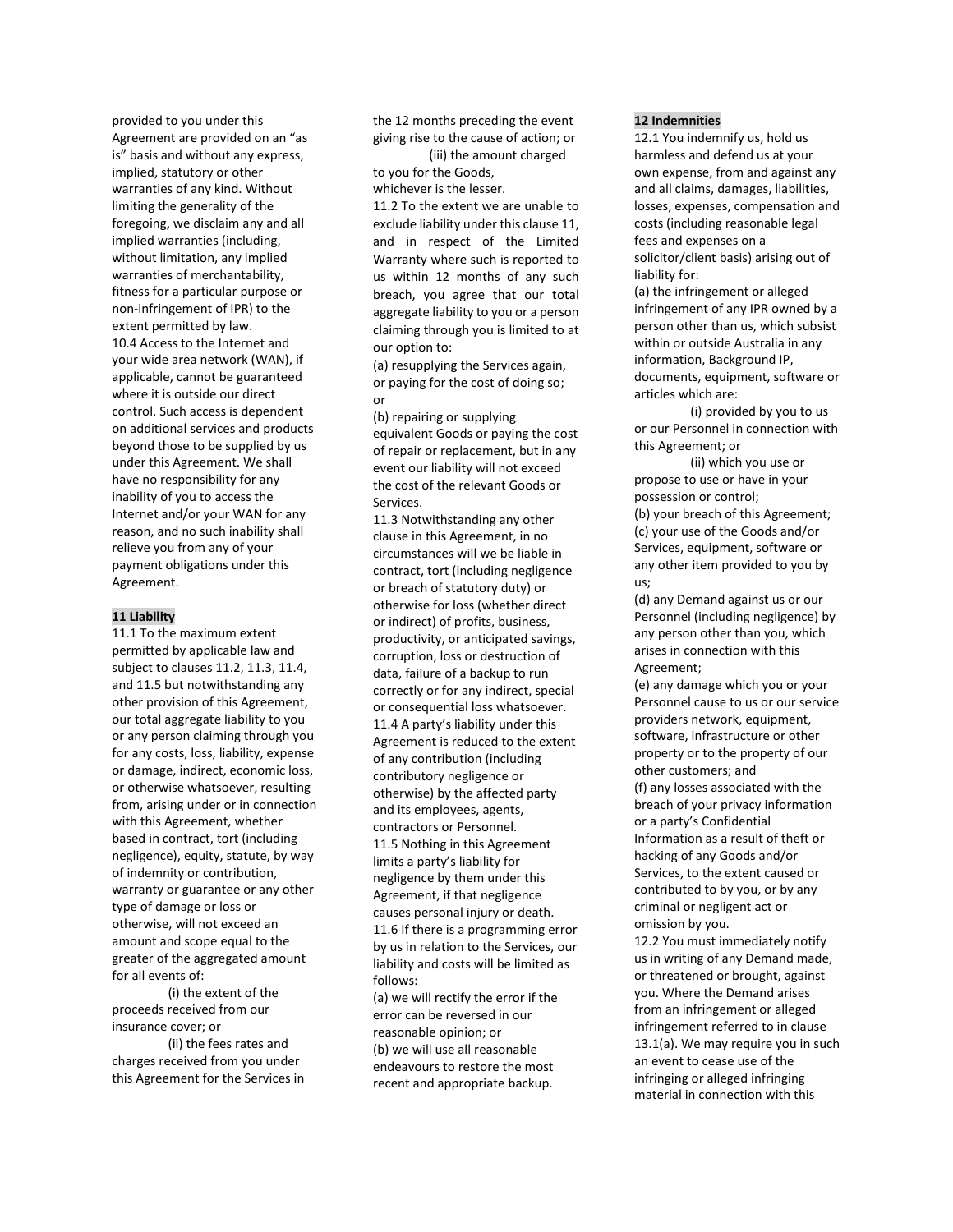Agreement or may only permit you to continue such use upon such terms and conditions as notified to you by us in writing. For the purpose of this clause, "infringement" includes unauthorised acts which would, but for the operation of section 163 of the Patents Act 1990 (Cth), section 40A of the Designs Act 1906 (Cth) and section 183 of the Copyright Act 1968 (Cth) (or any sections that replace those sections from time to time), constitute an infringement.

## **13 Insurance First Claim**

13.1 Notwithstanding any other clause in the Agreement, you covenant and agree that if you make a claim or demand against us pursuant to clause 11 and 12 you will adhere and comply with the following procedure:

(a) you must first claim or make a demand against your own insurer; and

(b) you must provide, if requested by us evidence of your claim or demand to your insurer; (c) if:

(i) your insurer refuses to process the claim or demand; or

(ii) the claim or demand is outside the scope of your insurance; or

(iii) the insurance proceeds from your own insurance fails to adequately cover your loss or damage;

you must provide written notice to us setting out the facts and basis of the claim or demand.

## **14 Dispute and Mediation**

14.1 If a dispute arises out of or relates to this Agreement, neither party may commence any court proceeding relating to the dispute unless it has complied with this clause 15, except where that party seeks urgent interlocutory relief. 14.2 If the parties are unable to resolve a dispute either party may give notice to the other party specifying the nature of the dispute and requiring its resolution under this clause 14 (**Notice of Dispute**).

14.3 If the parties cannot resolve the dispute within 7 days of service of the Notice of Dispute, the dispute is to be submitted to mediation and the Institute of Arbitrators & Mediators Australia Rules for Mediation and Conciliation shall apply to the mediation to the extent that they are consistent with this clause 14. 14.4 If the parties have not agreed on the mediator and the mediator's remuneration within 7 days of service of the Notice, the mediator will be appointed by, and the mediator's remuneration will be determined by, the President for the time being of The Institute of Arbitrators and Mediators Australia, NSW Branch at the request of either party and the parties will pay the mediator's remuneration in equal shares except that each party shall bear their own costs of and in relation to the mediation.

### **15 Confidentiality**

15.1 Except as required by law, each party must not, during the Term or at any time, thereafter, disclose to any person any Confidential Information of the other party nor make use of any of the other party's Confidential Information whether directly or indirectly:

(a) without the other party's prior written consent, unless such disclosure is made in the proper course of our duties under this Agreement, or, where the disclosures are:

(i) of information in the public domain;

(ii) in respect of your information, of information typically disclosed in information sharing meetings, including but not limited to IT managers meetings; (iii) made by us to suppliers in the process of soliciting tenders, quotes or supplies; (iv) made by us as reasonably expected to occur in the provision of the Services; or (v) is required to be disclosed by law or by us to a governmental body or authority or

by us under the rules of any stock exchange where our or our Related Party's shares are listed. 15.2 A party (first party) on the other party's request, must deliver up to the other party all materials comprising or containing any of the Confidential Information of the other party and all other property of the other party which may then be in the first party's possession, custody or control, except for, where required for the first party's corporate records, one copy of such.

15.3 You acknowledge and agree that our Personnel will from time to time make copies of your current data to facilitate offsite support and after hours maintenance or development.

15.4 Each party acknowledges that a breach of clause 15.1 would be harmful to the other party's business; and money damages will not be, by itself, an adequate remedy for breach of this Agreement, and that the other party is entitled to equitable relief which may include the grant of an injunction.

15.5 Notwithstanding clause 15, and except to the extent this Agreement is available on our Website, you agree that all the terms of this Agreement, including but not limited to, all fees, rates and charges, the manner by which fees, rates and charges are charged, payment terms and, all quotes, details of the method of operation of us, are strictly confidential. You must not under any circumstances provide to any other person a copy of this Agreement for any purpose whatsoever, including to obtain comparative rates.

#### **16 Publicity**

Both parties may publicly disclose the fact that this Agreement is in effect and that you are a customer of ours and that we are a contractor to you. Excluding any announcements made by us to the ASX, press releases issued by a party to this Agreement will be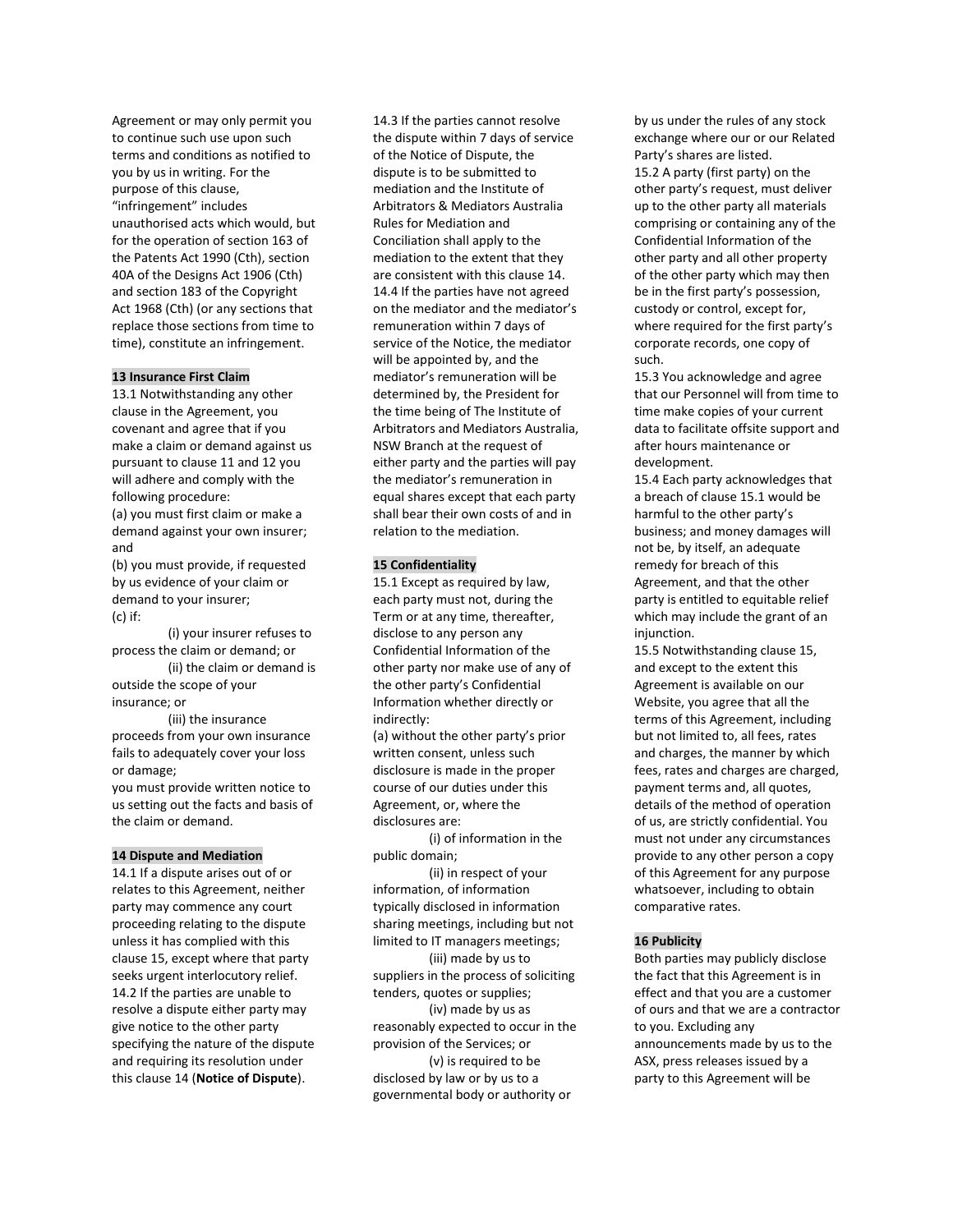subject to the other party's prior review and approval.

## **17 General**

17.1 You must not assign or transfer or in any other way dispose of to any third party the benefit or burden of this Agreement without our prior written consent. 17.2 We may, assign, transfer or novate this Agreement to a Related Party, and upon request you will do all things reasonably required by us to effect this.

17.3 This Agreement constitutes the entire Agreement between the parties relating to the subject matter and any other thing supplied under this Agreement and supersedes all prior agreements, arrangements and undertakings. 17.4 Terms expressed by their sense or context intended to survive the expiration or termination of this Agreement do so, including clause 16.

17.5 Each party shall bear their own costs of and incidental to the preparation, negotiation and execution of this Agreement and any variation or amendment of this Agreement.

17.6 Any notice or demand in connection with this Agreement must be in writing and may be signed by the relevant party or its solicitors and may be:

(a) addressed to the Contact Person or for us to our Chief Operating Officer as relevant and delivered or posted to the address of the addressee in this Agreement or any other address notified to the sender as an address for the giving of notices; or

(b) sent by facsimile transmission to the facsimile number of the addressee in the Application or any other facsimile number notified to the sender as a facsimile number for the giving of notices.

17.7 Unless a later time is specified in it, a notice or demand takes effect from the time it is taken to be received, which is: (a) if left at the address of the addressee, when left at that address unless the time of leaving

the notice in the place in which it is left is not a Business Day or is after 5pm on a Business Day, when it will be deemed to be given or made on the next following Business Day in that place;

(b) if posted, on the second Business Day after posting; and (c) if sent by facsimile transmission, at the time indicated on the transmission report produced by the sender's facsimile machine confirming that the facsimile was sent to the recipient's facsimile number, unless the time of transmission at the place of receipt of the facsimile is not a Business Day or is after 5pm on a Business Day, when it will be deemed to be given or made on the next following Business Day in that place. 17.8 A notice or demand sent or delivered in the manner provided under clause 17.7 is deemed to be received by the addressee notwithstanding that the addressee has been liquidated, deregistered or is absent from the place at which the notice or demand was delivered or sent, or notwithstanding that the notice is returned unclaimed. 17.9 This Agreement and all related matters are governed by and construed in accordance with the laws of New South Wales, Australia, and the parties irrevocably and unconditionally submit to the exclusive jurisdiction of the courts of New South Wales Australia. 17.10 If any part of this Agreement is, or becomes void or unenforceable, that part is or will be, severed from this Agreement to the extent that all parts that are not, or do not become, void or unenforceable these remain in full force and effect and are unaffected by that severance.

17.11 A power or right under this Agreement may not be waived except expressly stating the specific power or right to be waived in writing signed by the party granting the waiver.

17.12 The failure to exercise or delay in exercising any power or right by a party does not operate as a waiver of that power or right, nor

does any single exercise of a power or right preclude any other or further exercise of it or the exercise of any other power or right. 17.13 Nothing in the Agreement constitutes a relationship of employer and employee, principal and agent, partnership or joint venture between us and neither party has any right to bind the other in contract or otherwise. 17.14 Except as otherwise set out in this Agreement where we may vary this Agreement, this Agreement may be varied only by Agreement signed by the parties. 17.15 Each party must at its own

cost execute and do all acts and things necessary or desirable to implement and give full effect to the provisions and purposes of this Agreement.

## **18 Definitions**

18.1 In this document, unless the context requires otherwise: **Agreement** means the documents specified in clause 1.1 together with any other attachment, schedule or appended document;

**Service Agreement** means the Contract or Quotation under which you request us to supply specified Goods and/or Services to you; **Abundance IT Pty Ltd** means our and our Related Parties IPR which is in existence at the date of this Agreement, or, comes into existence after such other than in connection with this Agreement; **Background IP** means your IPR which is in existence at the date of this Agreement, or, comes into existence after such other than in connection with this Agreement; **Business Day** means any day not being a Saturday, Sunday or State public holiday at your first address set out in the Application; **Business Hours** means in respect of Service delivery the operating hours

of the relevant Service as set out in the Application and being Monday to Friday other than a day that is not a Business Day;

**Confidential Information** means, in any form whatsoever: